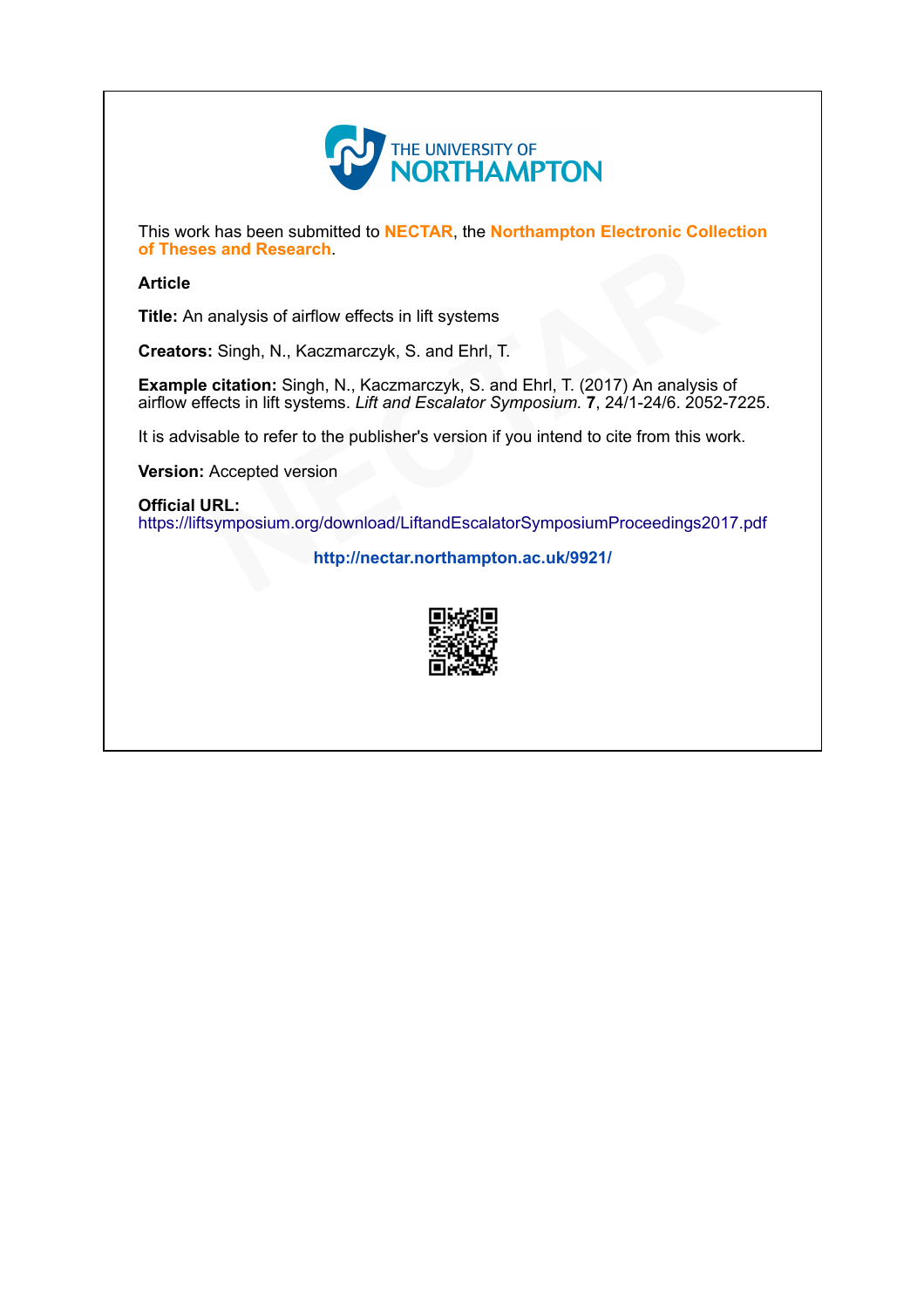# **An Analysis of Airflow Effects in Lift Systems**

Nishant Singh<sup>1</sup>, S. Kaczmarczyk<sup>1</sup>, Thomas Ehrl<sup>2</sup>

1 Faculty of Arts, Science and Technology, The University of Northampton, UK

<sup>2</sup>thyssenkrupp Elevator Innovation GmbH, Berner Feld 60, 78628 Rottweil, Germany

**Keywords**: Lift Aerodynamics, Computational Fluid Dynamics, Fluid-Structure Interactions, Piston Effect

**Abstract.** The current trends towards the design of lighter cars for high-speed lift systems and multiple car lift systems have encouraged the design of more aerodynamic efficient car geometries. Lighter lift cars are susceptible to aerodynamic drags and piston effects. The issue of piston phenomena affecting smoke control in traditional lift shaft configurations have been studied extensively. Considering the complexity of multiple car, multidirectional shafts and the susceptibility of lighter cars to aerodynamic drag and piston effects, it is important that relevant analysis is developed to determine the aerodynamic effects arising in those systems. With advances in the field of Computational Fluid Dynamics (CFD), it is now possible to compute 3D compressible large eddy simulation for a multi-car lift systems. A better understanding of piston effect in the context of lighter and faster multi-car systems is necessary to further calculate the impact of these forces on lighter structures. In this paper a coupled Fluid-Structure Interaction (FSI) model is developed based on stiffness and damping of the system and boundary values from transient CFD study. This study will help understand the impact of excitations due to aerodynamic forces and understand the effect of aerodynamic drags and piston forces in the multi-car shaft systems.

# **1 INTRODUCTION**

The operation of lift systems is affected by vibrations and associated vibro-acoustic noise. Aerodynamic loadings due to the airflow around the car result in excessive noise and flow-induced vibrations of the car structure [1]. This affects ride quality and results in a high level of dynamic stresses in elevator components.

# **2 AERODYNAMIC PHENOMENA**

The aerodynamic phenomena affect the performance of lifts. At high speeds the air flow around the car – frame assembly induces excessive vibrations and noise. During the lift travel large air pressure differences between the front and rear of the car are being generated [2]. Furthermore, the effects due to multiple cars running in the same shaft cannot be neglected. Funai et al. [3] conducted a computer simulation case study into these effects when two cars run parallel to and pass each other in a hoistway. The results indicate that the dominant frequency of air pressure fluctuations in the former case is around 3.7 Hz being close to the out-of-phase mode of the car – frame vibration mode. On the other hand, the dominant frequency of air pressure fluctuations in the latter case was 2.2 Hz.

A study to characterize the most important vibro-acoustic energy sources and identify the dominant paths of broad band (100 – 500 Hz) acoustic energy transmission to the car interior in high-rise installations has been carried out by Coffen et al. [4]. It has been identified that lift cars are subject to structure-borne as well as to air-borne noise. Structure-borne noise is caused mainly by the vibration induced by the car roller guides – guide rail interaction and by the hoist rope – rope hitch interface. This structure-borne vibro-acoustic energy is transmitted to the car interior through the car frame structure (and in particular by the uprights).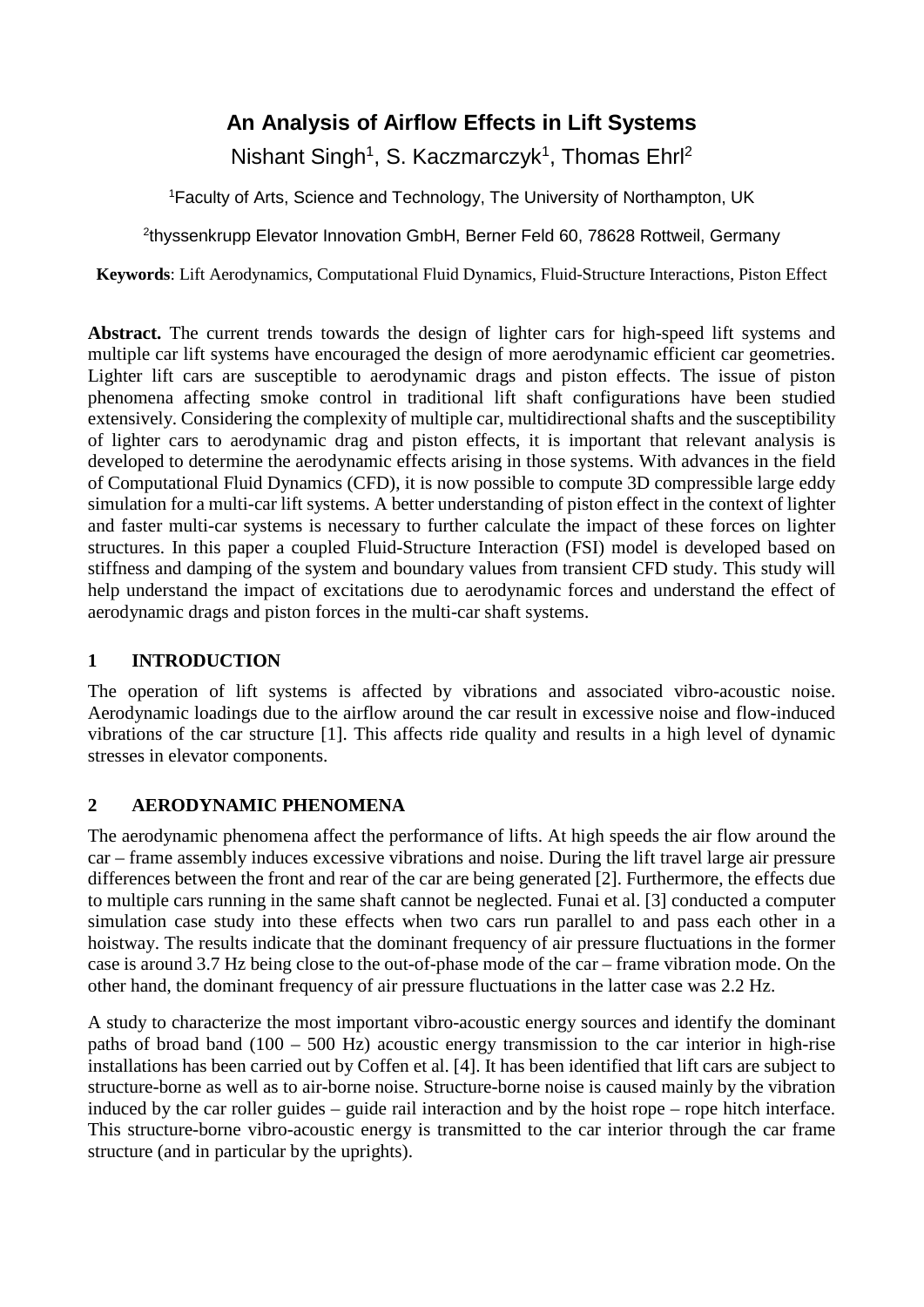The air-borne noise is generated by aerodynamic effects during the car travel. It includes shaft noise entering the car through the ventilation openings and the door seals. The wind (flow)-induced vibrations of the car exterior panels generate noise that is transmitted to the car interior.

Finite element modelling, modal analysis and statistical energy analysis (SEA) are used as noise prediction techniques. The latter technique has yielded accurate results and facilitated the identification of the dominant sources and paths of vibro-acoustic energy in the lift car assembly [4]. Namely, it has been concluded that at higher speeds (over 9 m/s) the dominant path was air-borne noise radiating through the acoustic leaks and non-resonant energy transmission. The secondary path was identified as structure-borne noise arising from the car floor. However, at lower velocities (5 m/s) the contributions to interior car noise were the same for both paths.

Lift piston effects have been studied in the context of smoke control  $[5 - 6]$  and lift shaft pressurization [7]. A better understanding of piston effect in the context of lighter and faster multicar systems [8] is required.

CFD has been an effective tool for the flow simulation for last decades. Incompressible CFD solvers reduces the computational effort but that saving in computational time is achieved at the cost of losing acoustic information from the problem, as wave propagation speed is infinite in the incompressible solver. Such acoustic information is often critical to the Fluid-Structure interaction problems. For a compressible solver, acoustic simulations or turbulent flow simulations require highly resolved spatial and temporal resolution and therefore are computationally expensive. However, a better understanding of lift aerodynamics and its interaction with lift structures requires a high fidelity compressible simulation.

### **3 MODELLING METHODOLOGY**

A lift installation can be considered as a multi-body system (MBS) with discrete and continuous (distributed-parameter) components [1]. In a Fluid-Structure interaction scenario, the flow of the problem is solved using the Navier-Stokes equations and the structural part of the problem is solved using Lagrangian system of equations.

The instantaneous compressible Navier-Stokes equations can be transformed into an Unsteady Reynolds Average Navier Stokes form (URANS) through time averaging to form a set of equations as summarised below, see [9] for a full description:

$$
\frac{\partial \bar{\rho}}{\partial t} + \frac{\partial \bar{\rho} \hat{u}_i}{\partial x_i} = 0, \tag{1}
$$

$$
\frac{\partial \bar{\rho} \hat{u}_i}{\partial t} + \frac{\partial \bar{\rho} \hat{u}_i \hat{u}_j}{\partial x_j} = -\frac{\partial P}{\partial x_j} + \frac{\partial \tau_{ij}}{\partial x_j} + \frac{\partial \bar{\sigma}_{ij}}{\partial x_j},\tag{2}
$$

$$
\frac{\partial \bar{\rho}\hat{E}}{\partial t} + \frac{\partial \bar{\rho}\hat{u_j}\hat{h}}{\partial x_j} = \frac{\partial}{\partial x_j} \left( \bar{\sigma}_{ij}\hat{u_i} + \bar{\sigma}_{ij}u_i' \right) \n- \frac{\partial}{\partial x_j} \left( \bar{q}_j + c_p \overline{\rho u'T'} + \bar{\sigma}_{ij}\hat{u_i}\tau_{ij} + \overline{\rho u'k} \right)
$$
\n(3)

where 
$$
P = (\gamma - 1)\{\bar{\rho}\hat{E} - \frac{1}{2}\rho(\hat{u}^2 + \hat{v}^2 + \hat{w}^2) - \bar{\rho}k\},
$$
 (4)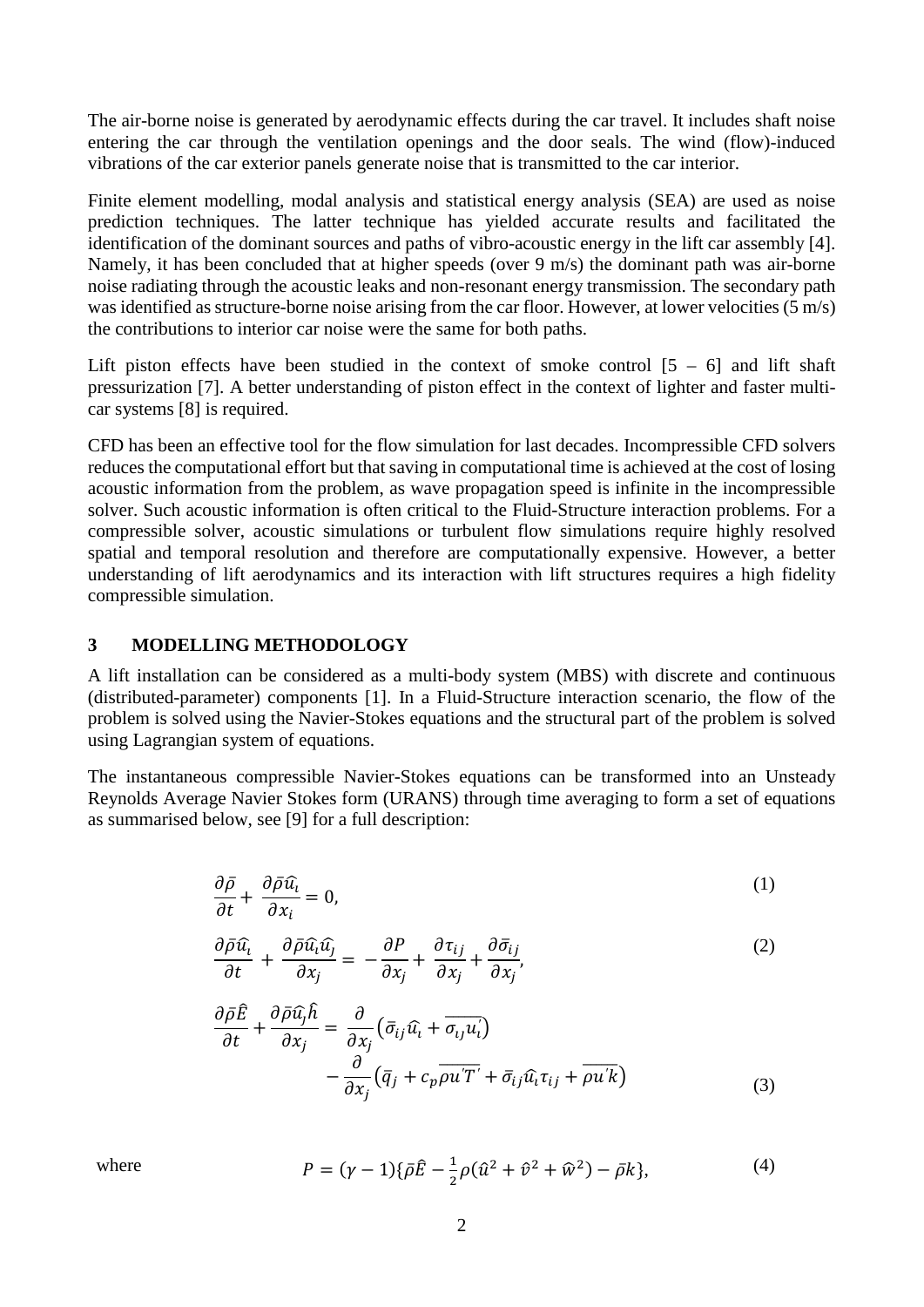$\hat{a}$  denotes density weighted Favre-averaged variable,  $\hat{a}$  denotes averaged variable,  $\bar{\sigma}_{ij}$  is usually modelled by the Boussinesq assumption (provides *Sij*) and

$$
\hat{h} = \hat{E} + \frac{\bar{p}}{\bar{\rho}}
$$

$$
\bar{q}_j = -\frac{c_p \hat{\mu}}{Pr} \frac{\partial \hat{T}}{\partial x_j}
$$

.

In the Unsteady RANS approach it is assumed that the time averaging process occurs over a period of time sufficiently long to capture the turbulent fluctuations, whilst still short in comparison to large scale temporal changes in the flow field.

In order to derive the differential equations of motion for the structural part of such a system, Lagrange's Equations techniques can be applied [5]. The use of Lagrange equations facilitates the derivation of equations of motion in terms of generalized coordinates, without the need of free body diagrams. Considering the difficulty of mixed mode vibrations in the context of moving mesh systems, a one-way-coupled system is adopted in this work where structure is assumed to have a prescribed vibration. OpenFOAM [10] has been used as a fluid solver and MATLAB module is developed for the structural solver in a Lagrangian framework.

### **4 COMPUTER SIMULATION AND RESULTS**

The fluid flow is coupled to the structure in one-way and the solution scheme is based on Lagrangian formulation for the structure and compressible CFD formulation for the fluid regions. The computer simulations are executed in open source OpenFOAM solver.

| <b>Parameter</b> | Value | Unit |
|------------------|-------|------|
| Car              | 1000  | kg   |
| Frame            | 400   | kg   |
| Lift height      | 4     | m    |
| Hoist Length     | 30    | m    |

**Table 1 Fundamental parameters of the system**

The air properties are considered as density of 1.14 kg/m<sup>3</sup>, specific heat ratio of 1.401 at 20<sup>o</sup>C with gas constant (R) of 287 J/ (kg.K). A second order spatial and second order Crank Nicholson scheme is used for the CFD simulation in OpenFoam environment. A mesh of 5 million grid points with adequate near wall thickness is generated as shown in Figure 1(a). A velocity contour of the lift is shown in Figure 1(b). Apart from the RANS simulation, Detached Eddy Simulation (DES) with near wall K-ω SST turbulence model is also conducted on this geometry to obtain an accurate estimation of drag behind the lift body, as shown in Figure 1 (c). Simulation is conducted in parallel cluster on 64 cores at University computing facility.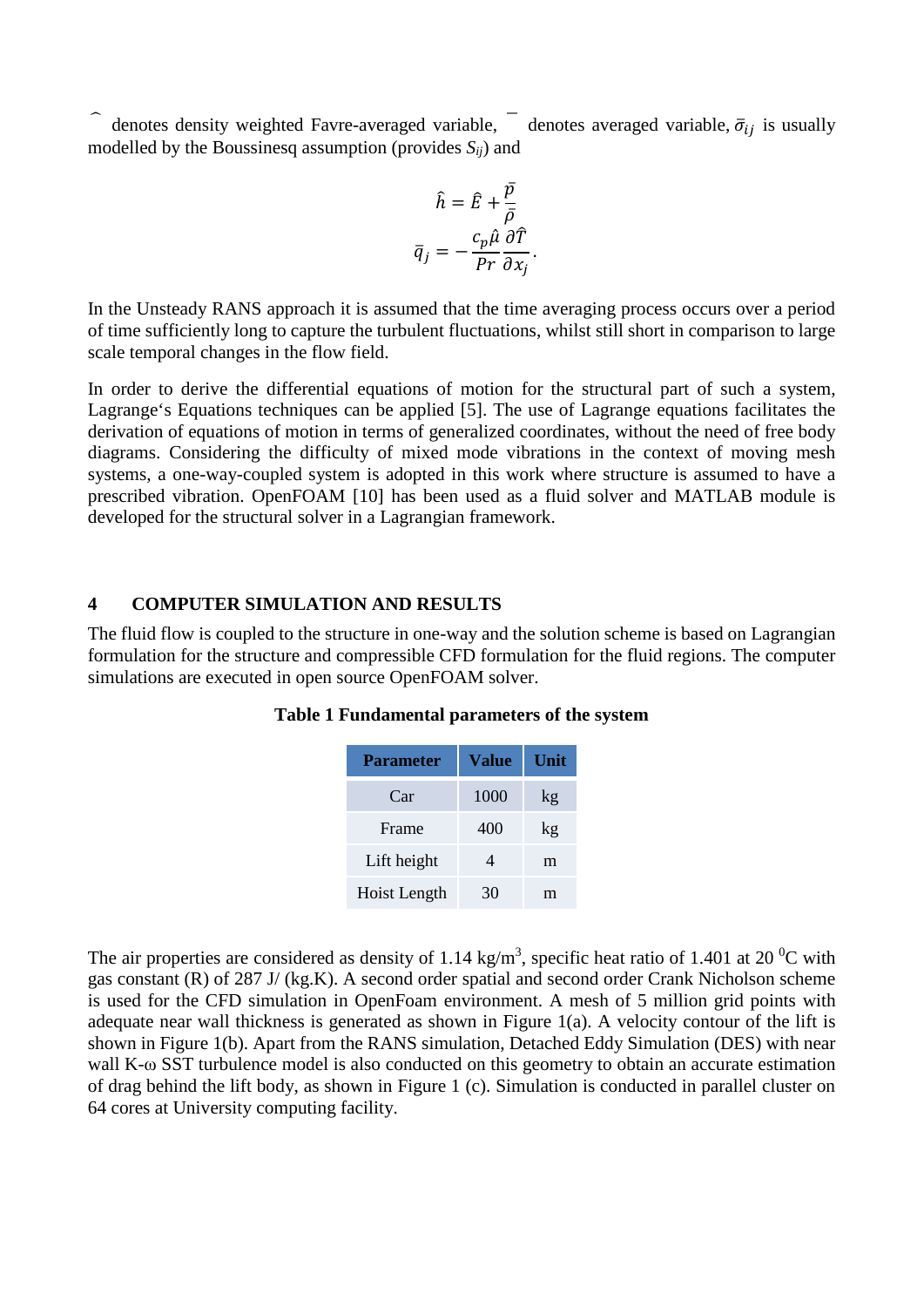

*Figure 1. (a) CFD mesh. (b) Velocity contour (RANS). (c) Velocity contour (DES with K-ω SST).* 

A structural model is formulated for the investigation of fluid forces on the structure. The general equation of motion for the lift car can be written as follows:

$$
m\ddot{y} + c\dot{y} + ky = F(t) \tag{5}
$$

Where *m* is the structural mass, *c* is structural damping, *k* is spring constant and *F(t)* is fluid force. Skop and Griffin [10] expressed the time varying force F(t) as:

$$
F(t) = \frac{1}{2}\rho U^2 D l C_Y
$$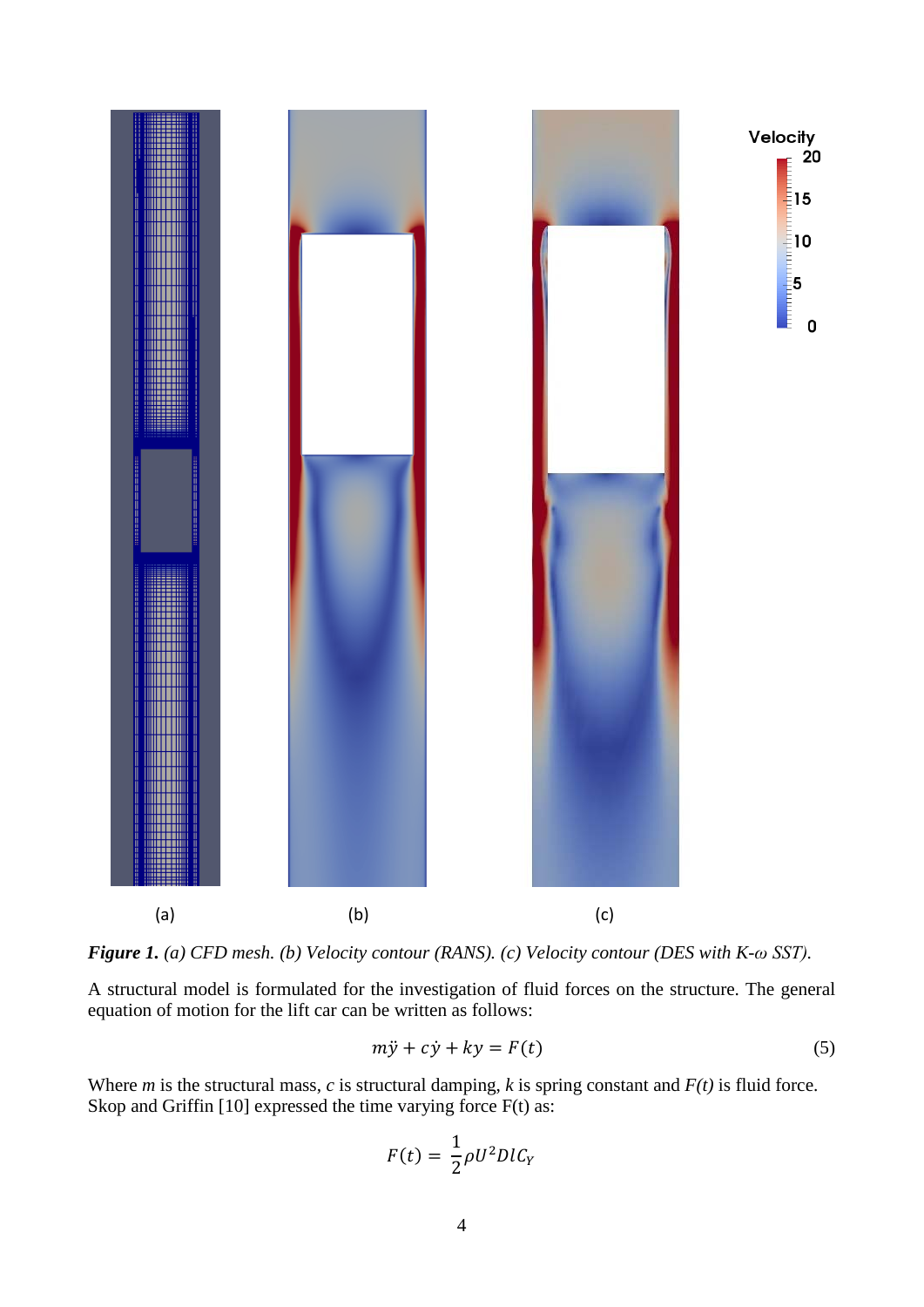Which can be transformed in terms of the Strouhal number (*St*) and the frequency of vibration (*fs*) as follows:

$$
F(t) = \frac{C_Y \rho D^3 l f_s^2}{2 S t^2}
$$
\n(6)

Where *D* and *l* are geometric parameters and  $C<sub>Y</sub>$  is the fluid dynamics force coefficient which is a function of y and  $\dot{y}$ . It is important to consider the geometry of the lift installation shown in Figure 1 (a). A simplified setup of current problem has been considered as a rectangular box in the passage. In addition, the surrounded wall facilitates a nozzle structure in the lift installation, as shown in Figure 1(c). Hence, the fluid force can have two components in this case and the Equation (6) can be divided into two different Strouhal number regimes, as below:

$$
F(t) = \frac{C_{Y1}\rho D^3 l f_{s1}^2}{2 St_1^2} + \frac{C_{Y2}\rho d^2 D l f_{s2}^2}{2 St_2^2}
$$
\n(7)

Where  $d$  is the clearance between the lift car and the surrounding wall,  $St_2$  is the associated Strouhal number and  $f_{s2}$  is the frequency of vibration of the associated geometry. The Strouhal numbers are a known function of flow velocity and their associated structural parameters (Reynolds number). A known correlation of  $St = f(U, L, D)$  can provide an analytical expression for the vibration associated with the structure.

The velocity contour in Figure 1(c) provides clear indication of presence of larger wake modes from the lift body and other shorter nozzle modes from the lift-wall clearance. A high-fidelity CFD simulation of a typical lift geometry can provide us with correct estimation of the frequencies in the wake region, either emanating from the lift wake or the wall clearance. A closer consideration of the model provides us with some important information. The Reynolds numbers associated with the key geometrical features of the lift car puts the geometry in the critical or supercritical range of flow features. Some overshoot in Strouhal number have been observed in these critical zones. A better understanding of these overshoots can be better understood with the compressible CFD studies.

### **5 CONCLUSIONS AND FUTURE WORK**

The very fast development of the construction of high-rise buildings raises an essential need for the design of high-speed lifts, which has led to increasing interest in the fluid-structure interaction in such systems. This research describes the application of compressible CFD in development of an analytical formulation for identification of various modes leading to the vibrations in lift systems. CFD can aid to the development of the model either by correct estimation of Strouhal number or by comparing the actual averaged fluid forces or frequency of vortex-induced vibration from CFD to the model fluid forces of the analytical model. The flow field, pressure distribution, velocity, drag forces and the flow patterns have been studied in detail. Furthermore, high fidelity Detached Eddy Simulation with near wall model have been carried out for better estimation of vortices structure and accurate formulation of the model. Refinement of various parameters in the analytical model are facilitated with various CFD flow simulations. The initial results show an acceptable level of Strouhal number estimation, consistent with the analytical estimation for a rectangular bluff body. An acceptable level of one-way coupling between the CFD and structural model is achieved.